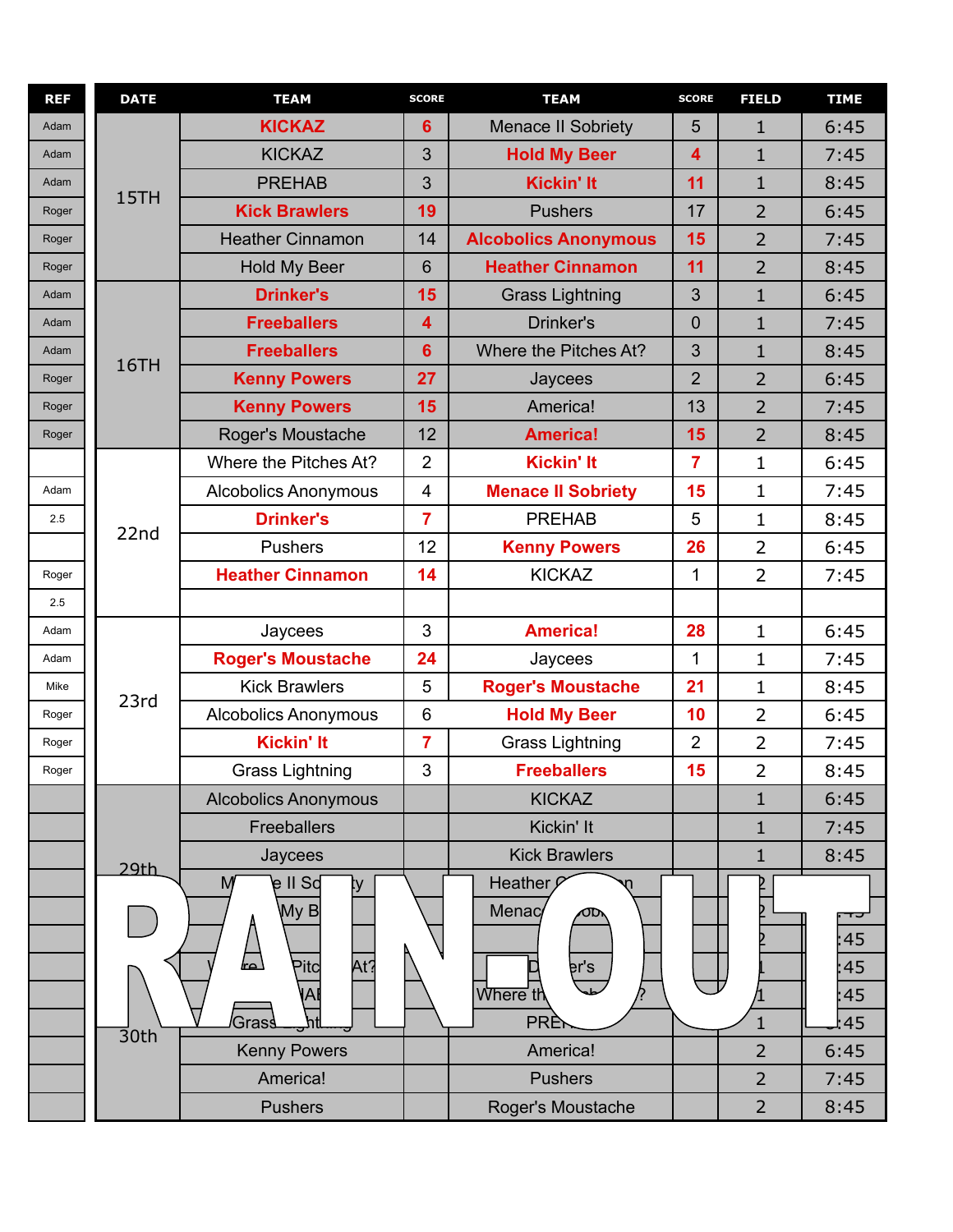| <b>REF</b>  | <b>DATE</b> | <b>TEAM</b>                 | <b>SCORE</b>            | <b>TEAM</b>                  | <b>SCORE</b>            | <b>FIELD</b>   | <b>TIME</b> |
|-------------|-------------|-----------------------------|-------------------------|------------------------------|-------------------------|----------------|-------------|
| Adam        |             | <b>KICKAZ</b>               | $\overline{\mathbf{2}}$ | Menace II Sobriety           | 1                       | 1              | 6:45        |
| Adam        |             | <b>KICKAZ</b>               | $\overline{7}$          | <b>Hold My Beer</b>          | 8                       | $\mathbf{1}$   | 7:45        |
| Adam        | 6th         | <b>America!</b>             | 16                      | <b>Kick Brawlers</b>         | 12                      | $\mathbf{1}$   | 8:45        |
| Roger       |             | <b>Kickin' It</b>           | 10                      | Drinker's                    | 1                       | $\overline{2}$ | 6:45        |
| Roger       |             | <b>Heather Cinnamon</b>     | $6\phantom{1}6$         | <b>Alcobolics Anonymous</b>  | 5                       | $\overline{2}$ | 7:45        |
| Roger       |             | <b>Grass Lightning</b>      | 4                       | <b>Where the Pitches At?</b> | 8                       | $\overline{2}$ | 8:45        |
| Mike        |             | <b>Pushers</b>              | 12                      | Jaycees                      | 1                       | $\mathbf{1}$   | 6:45        |
| Mike        |             | <b>Pushers</b>              | 4                       | <b>Kenny Powers</b>          | 3                       | $\mathbf{1}$   | 7:45        |
| Mike        | 7th         | Roger's Moustache           | $\overline{2}$          | <b>Kenny Powers</b>          | 3                       | $\mathbf{1}$   | 8:45        |
| Roger       |             | Hold My Beer                | 6                       | <b>Heather Cinnamon</b>      | 16                      | $\overline{2}$ | 6:45        |
| Roger       |             | <b>Grass Lightning</b>      | 4                       | <b>Freeballers</b>           | 5                       | $\overline{2}$ | 7:45        |
| Roger       |             | <b>PREHAB</b>               | 4                       | <b>Freeballers</b>           | 9                       | $\overline{2}$ | 8:45        |
| Adam        |             | <b>Drinker's</b>            | 4                       | <b>Grass Lightning</b>       | 0                       | $\mathbf{1}$   | 6:45        |
| Adam        |             | <b>Alcobolics Anonymous</b> | $\overline{7}$          | <b>Menace II Sobriety</b>    | 5                       | $\mathbf{1}$   | 7:45        |
| Roger       | 13th        | Roger's Moustache           | 3                       | <b>America!</b>              | 11                      | $\mathbf{1}$   | 8:45        |
| Roger       |             | <b>Kenny Powers</b>         | 13                      | Jaycees                      | $\overline{0}$          | $\overline{2}$ | 6:45        |
| Roger       |             | <b>Heather Cinnamon</b>     | 18                      | <b>KICKAZ</b>                | 6                       | $\overline{2}$ | 7:45        |
|             |             |                             |                         |                              |                         |                |             |
| <b>Mike</b> |             | <b>Freeballers</b>          | 13                      | Where the Pitches At?        | $\overline{4}$          | $\mathbf{1}$   | 6:45        |
| <b>Mike</b> |             | Freeballers-3               | 3                       | <b>Kickin' It</b>            | $6\phantom{a}$          | $\mathbf{1}$   | 7:45        |
| Mike        | 14th        | <b>PREHAB</b>               | $6\phantom{1}$          | Kickin' It                   | 4                       | $\mathbf{1}$   | 8:45        |
| Adam        |             | <b>Alcobolics Anonymous</b> | 10                      | Hold My Beer                 | $\overline{2}$          | $\overline{2}$ | 6:45        |
| Adam        |             | <b>Kenny Powers-6</b>       | $6\phantom{1}$          | <b>Kick Brawlers</b>         | 5                       | $\overline{2}$ | 7:45        |
| Adam        |             | <b>Kick Brawlers</b>        | 10                      | <b>Pushers</b>               | 17                      | $\overline{2}$ | 8:45        |
| Adam        |             | <b>Pushers</b>              | 3                       | <b>Roger's Moustache</b>     | 6                       | $\mathbf{1}$   | 6:45        |
| Adam        |             | Menace II Sobriety          | 4                       | <b>Heather Cinnamon</b>      | 8                       | $\mathbf 1$    | 7:45        |
| Adam        | 20th        | Jaycees                     | $\mathbf 0$             | <b>America!</b>              | 12                      | $\mathbf 1$    | 8:45        |
| Roger       |             | <b>Grass Lightning</b>      | $\overline{2}$          | <b>PREHAB</b>                | $\overline{7}$          | $\overline{2}$ | 6:45        |
| Roger       |             | <b>Alcobolics Anonymous</b> | 18                      | <b>KICKAZ</b>                | 6                       | $\overline{2}$ | 7:45        |
|             |             |                             |                         |                              |                         | $\overline{2}$ | 8:45        |
| Mike        |             | <b>Hold My Beer</b>         | $\overline{7}$          | Menace II Sobriety           | 6                       | $\mathbf 1$    | 6:45        |
| Mike        |             | Jaycees                     | $\overline{2}$          | <b>Kick Brawlers</b>         | 22                      | $\mathbf{1}$   | 7:45        |
| Mike        | 21st        | <b>Kick Brawlers</b>        | 8                       | Roger's Moustache            | $\overline{7}$          | $\mathbf{1}$   | 8:45        |
| Roger       |             | Where the Pitches At?       | $\overline{2}$          | <b>Kickin' It</b>            | 11                      | $\overline{2}$ | 6:45        |
| Roger       |             | Where the Pitches At?       | 5                       | <b>Drinker's</b>             | $\overline{7}$          | $\overline{2}$ | 7:45        |
| Roger       |             | Drinker's                   | $\overline{2}$          | <b>PREHAB</b>                | $\overline{\mathbf{7}}$ | $\overline{2}$ | 8:45        |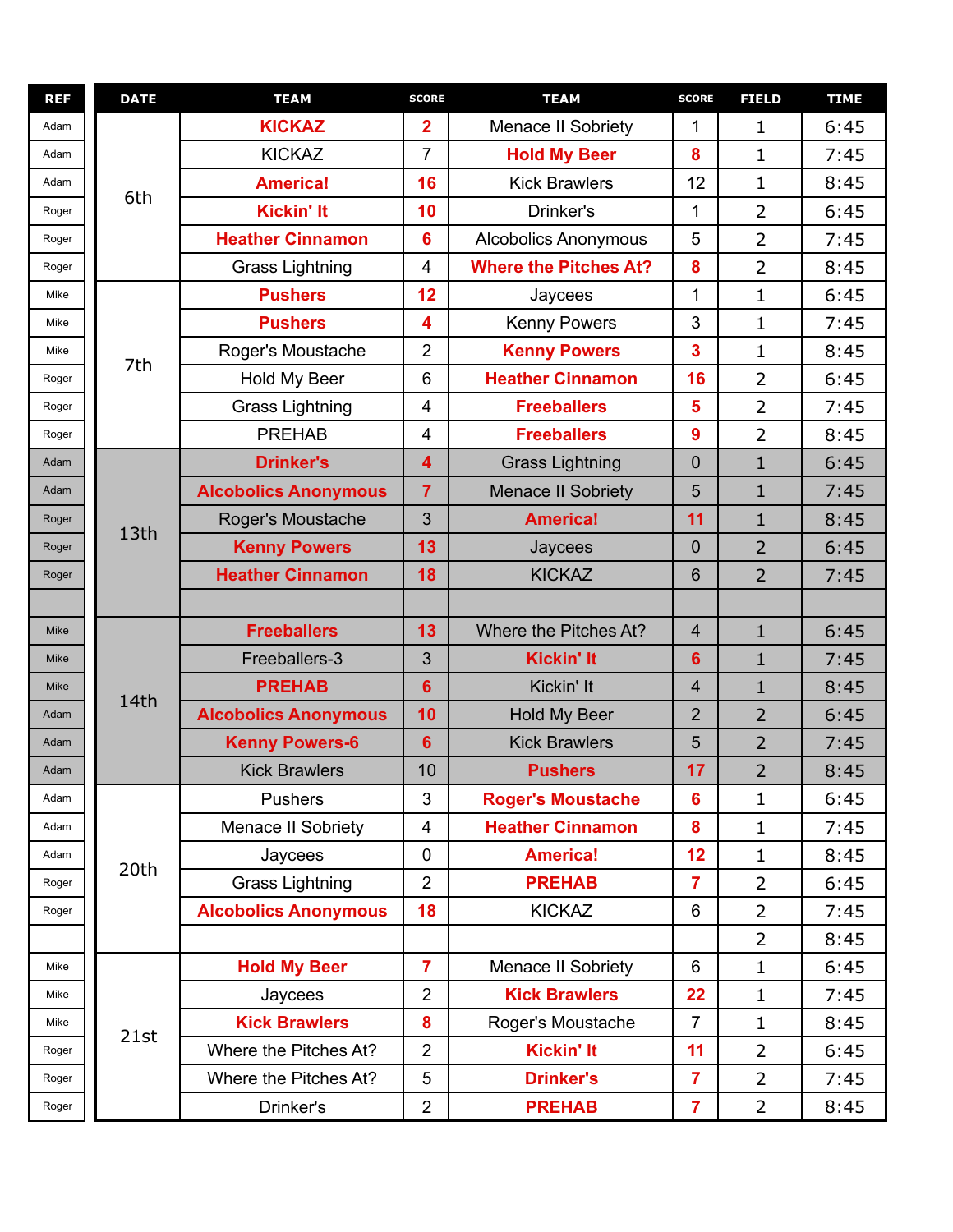| <b>REF</b>     | <b>DATE</b> | <b>TEAM</b>                  | <b>SCORE</b>            | <b>TEAM</b>              | <b>SCORE</b>            | <b>FIELD</b>   | <b>TIME</b> |
|----------------|-------------|------------------------------|-------------------------|--------------------------|-------------------------|----------------|-------------|
| <b>Mike</b>    |             | <b>Where the Pitches At?</b> | $6\phantom{1}6$         | Drinker's                | 5                       | $\mathbf{1}$   | 6:45        |
| <b>Mike</b>    |             | <b>PREHAB</b>                | 9                       | Where the Pitches At?    | $\mathbf{1}$            | $\mathbf{1}$   | 7:45        |
| Mike           | 28th        | <b>Grass Lightning</b>       | $\overline{2}$          | <b>PREHAB</b>            | 8                       | $\mathbf{1}$   | 8:45        |
| Adam           |             | <b>Kenny Powers</b>          | 9                       | America!                 | 6                       | $\overline{2}$ | 6:45        |
| Adam           |             | America!                     | 11                      | <b>Pushers</b>           | 13                      | $\overline{2}$ | 7:45        |
| Adam           |             | <b>Pushers</b>               | $\mathbf{0}$            | <b>Roger's Moustache</b> | 10                      | $\overline{2}$ | 8:45        |
| Mke            |             | <b>Alcobolics Anonymous</b>  | $6\phantom{1}6$         | <b>KICKAZ</b>            | $\mathbf 0$             | $\mathbf{1}$   | 6:45        |
| 2.5            |             | Freeballers                  | 6                       | <b>Kickin' It</b>        | 10                      | $\mathbf{1}$   | 7:45        |
| Roger          |             | Jaycees                      | 8                       | <b>Kick Brawlers</b>     | 17                      | $\mathbf{1}$   | 8:45        |
| 2.5            | 1st         | Menace II Sobriety           | $\overline{\mathbf{4}}$ | <b>Heather Cinnamon</b>  | $\overline{\mathbf{z}}$ | $\overline{2}$ | 6:45        |
|                |             | <b>Hold My Beer</b>          | 8                       | Menace II Sobriety       | 6                       | $\overline{2}$ | 7:45        |
|                |             |                              |                         |                          |                         | $\overline{2}$ | 8:45        |
|                |             |                              |                         | PLAYOFFS                 |                         |                |             |
| Mike           |             | Hold My Beer                 | 3                       | <b>Roger's Moustache</b> | 10                      | $\mathbf{1}$   | 6:45        |
| Mike           |             | <b>Freeballers</b>           | 11                      | Where the Pitches At?    | $\overline{2}$          | $\mathbf{1}$   | 7:45        |
| Roger          |             | <b>Alcobolics Anonymous</b>  | 6                       | <b>Drinker's</b>         | 7                       | $\overline{2}$ | 6:45        |
| Roger          | 3rd         | <b>Heather Cinnamon</b>      | $\overline{\mathbf{z}}$ | Menance II Sobriety      | $\overline{2}$          | $\overline{2}$ | 7:45        |
|                |             |                              |                         |                          |                         | $\overline{2}$ |             |
|                |             |                              |                         |                          |                         | $\overline{2}$ |             |
| <b>Mike</b>    |             | <b>Kickin' It</b>            | 11                      | <b>KICKAZ</b>            | $\mathbf{1}$            | $\mathbf{1}$   | 6:45        |
| 2.5            |             | <b>PREHAB</b>                |                         | <b>Kick Brawlers</b>     |                         | $\mathbf{1}$   | 7:45        |
| Roger          |             | <b>America!</b>              |                         | <b>Pushers</b>           |                         | $\mathbf{1}$   | 8:45        |
| 2.5            | 10th        | <b>Grass Lightning</b>       |                         | Jaycees                  | $\overline{2}$          | $\overline{2}$ | 6:45        |
|                |             | <b>Grass Lightning</b>       | 3                       | <b>Kenny Powers</b>      | 13                      | $\overline{2}$ | 7:45        |
|                |             |                              |                         |                          |                         |                |             |
| Adam           |             | Kenny Powers                 | 5                       | <b>Roger's Moustache</b> | 9                       | $\mathbf{1}$   | 6:45        |
| Adam           |             | America!                     | 3                       | <b>Freeballers</b>       | 13                      | $\mathbf{1}$   | 7:45        |
|                | 11th        |                              |                         |                          |                         |                |             |
| Roger          |             | Drinker's                    | $\mathbf{1}$            | <b>Kickin' It</b>        | $\overline{\mathbf{4}}$ | $\overline{2}$ | 6:45        |
| Roger          |             | <b>Kick Brawlers</b>         | 13                      | <b>Heather Cinnamon</b>  | 3                       | $\overline{2}$ | 7:45        |
| Adam           |             | <b>Roger's Moustache</b>     |                         | America!                 |                         | $\mathbf{1}$   | 6:45        |
| $\overline{2}$ |             | <b>Kick Brawlers</b>         |                         | <b>Kickin' It</b>        |                         | $\overline{2}$ | 7:45        |
| Roger          |             |                              |                         |                          |                         |                |             |
| $\overline{2}$ | 17th        | <b>Roger's Moustache</b>     | 4                       | Kickin' It               | $\mathbf 1$             | $\mathbf{1}$   | 6:45        |
| Mike           |             |                              |                         |                          |                         |                |             |
| $\overline{2}$ |             |                              |                         |                          |                         |                |             |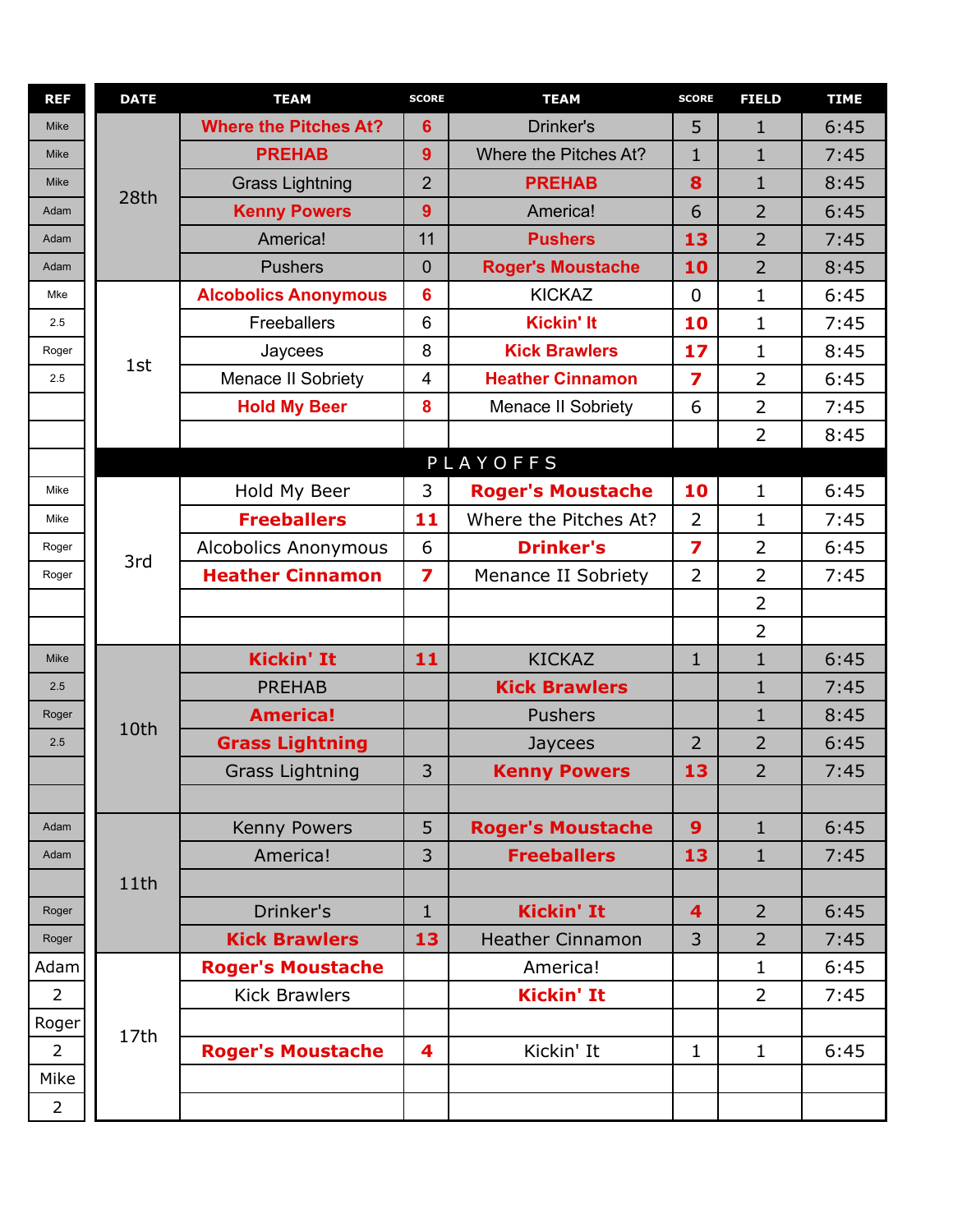| PESTI<br><b>DIVISION</b>       |                |                |           |      |     |     |                |
|--------------------------------|----------------|----------------|-----------|------|-----|-----|----------------|
| Team                           | W              | L              | <b>GP</b> | PCT. | PF  | PA  | DIFF.          |
| Kenny Powers*                  | $\overline{7}$ | 1              | 8         | .875 | 102 | 44  | 58             |
| America!                       | 5              | 3              | 8         | .625 | 114 | 66  | 48             |
| Roger's Moustache^             | 4              | 4              | 8         | .500 | 85  | 48  | 37             |
| <b>Kick Brawlers</b>           | 4              | 4              | 8         | .500 | 98  | 94  | $\overline{4}$ |
| <b>Pushers</b>                 | 4              | 4              | 8         | .500 | 78  | 86  | -8             |
| Jaycees                        | $\overline{0}$ | 8              | 8         | .000 | 17  | 155 | $-138$         |
| <b>DIVISION</b><br>HARRINGTON  |                |                |           |      |     |     |                |
| <b>Team</b>                    | W              | L              | <b>GP</b> | PCT. | PF  | PA  | DIFF.          |
| Kickin' It*                    | $\overline{7}$ | 1              | 8         | .875 | 66  | 25  | 41             |
| <b>Freeballers</b>             | 6              | $\overline{2}$ | 8         | .750 | 61  | 34  | 27             |
| <b>PREHAB</b>                  | 5              | 3              | 8         | .625 | 49  | 38  | 11             |
| Drinker's w/ a Kicking Problem | $\overline{4}$ | $\overline{4}$ | 8         | .500 | 41  | 40  | $\mathbf{1}$   |
| <b>Where the Pitches At?</b>   | $\overline{2}$ | 6              | 8         | .250 | 31  | 62  | $-31$          |
| <b>Grass Lightning</b>         | $\overline{0}$ | 8              | 8         | .000 | 20  | 69  | $-49$          |
| <b>DIVISION</b><br>OTHER       |                |                |           |      |     |     |                |
| Team                           | W              | Ĺ              | <b>GP</b> | PCT. | PF  | PA  | DIFF.          |
| Heather Cinnamon*              | $\overline{7}$ | 1              | 8         | .875 | 94  | 47  | 47             |
| <b>Alcobolics Anonymous</b>    | 5              | 3              | 8         | .625 | 71  | 58  | 13             |
| Hold My Beer & Watch This      | 5              | 3              | 8         | .625 | 51  | 65  | $-14$          |
| <b>KICKAZ</b>                  | $\overline{2}$ | 6              | 8         | .250 | 31  | 74  | $-43$          |
| <b>Meanace II Sobriety</b>     | 1              | $\overline{7}$ | 8         | .125 | 46  | 49  | $-3$           |
| <b>^2010 FALL CHAMPIONS</b>    |                |                |           |      |     |     |                |

**\* DIVISON CHAMPIONS**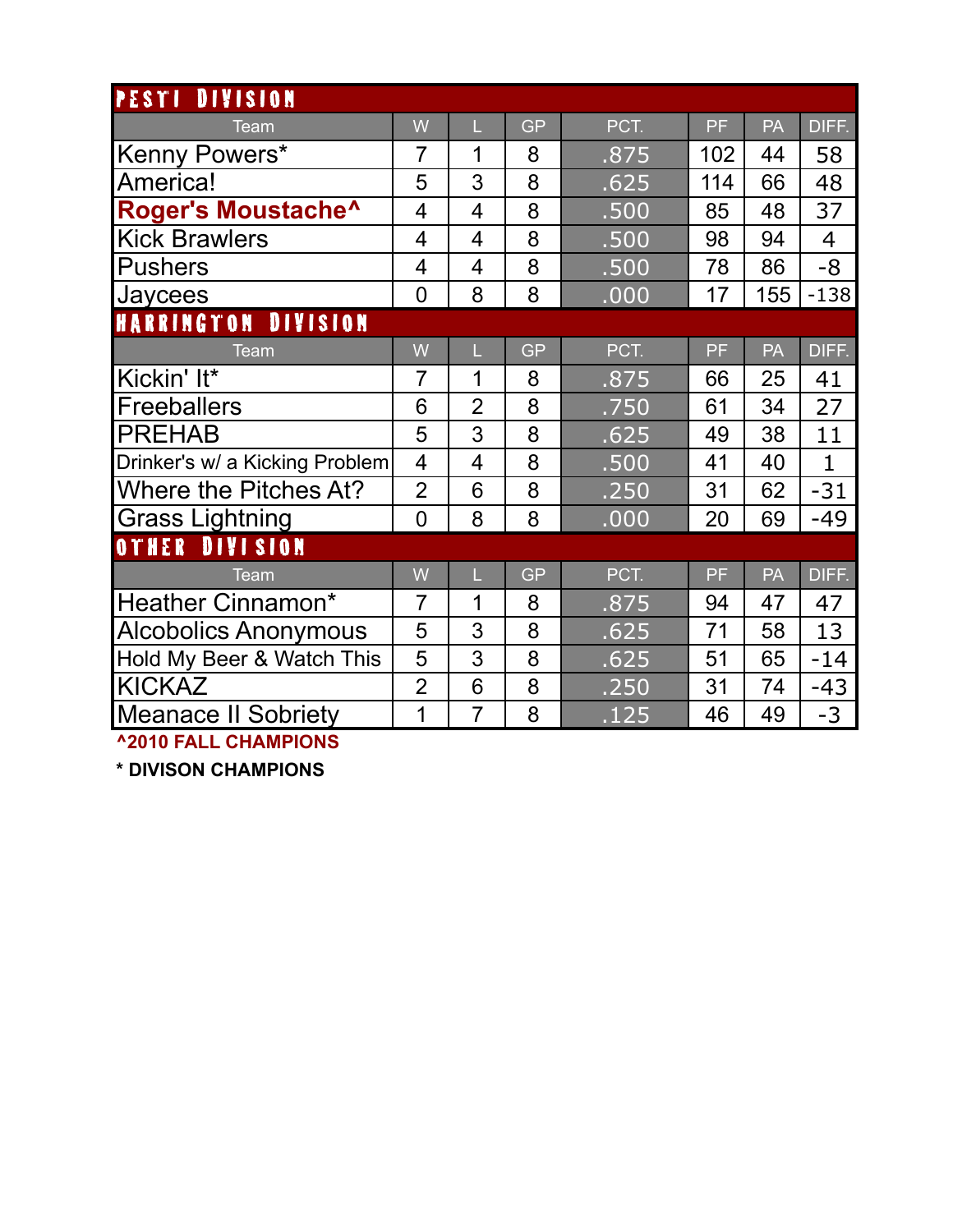| <b>SEED</b> | <b>TEAM</b>             | w<br>(+/-) |  |  |  |    |  | POWER RANKINGS |  |
|-------------|-------------------------|------------|--|--|--|----|--|----------------|--|
| LW          |                         |            |  |  |  | LW |  |                |  |
|             | <b>KENNY POWERS</b>     |            |  |  |  |    |  |                |  |
|             | <b>HEATHER CINNAMON</b> |            |  |  |  |    |  |                |  |
|             | KICKIN' IT              |            |  |  |  |    |  |                |  |

| POWER RANKINGS |  |  |  |
|----------------|--|--|--|
| LW             |  |  |  |
|                |  |  |  |
|                |  |  |  |
|                |  |  |  |

| 4  | <b>FREEBALLERS</b>                   |  |  |
|----|--------------------------------------|--|--|
| 5  | <b>AMERICA!</b>                      |  |  |
| 6  | ALCOBOLICS ANONYMOUS                 |  |  |
|    | DRINKER'S W/ A KICKING PROBLEM       |  |  |
| 8  | <b>HOLD MY BEER &amp; WATCH THIS</b> |  |  |
| 9  | <b>PREHAB</b>                        |  |  |
| 10 | <b>PUSHERS</b>                       |  |  |
| 11 | <b>ROGER'S MOUSTACHE</b>             |  |  |
| 12 | <b>KICK BRAWLERS</b>                 |  |  |
| 13 | <b>KICKAZ</b>                        |  |  |
| 14 | <b>MENACE II SOBRIETY</b>            |  |  |
| 15 | <b>WHERE THE PITCHES AT?</b>         |  |  |

| 16 | <b>GRASS LIGHTNING</b> |  |  |
|----|------------------------|--|--|
|    | <b>JAYCEES</b>         |  |  |